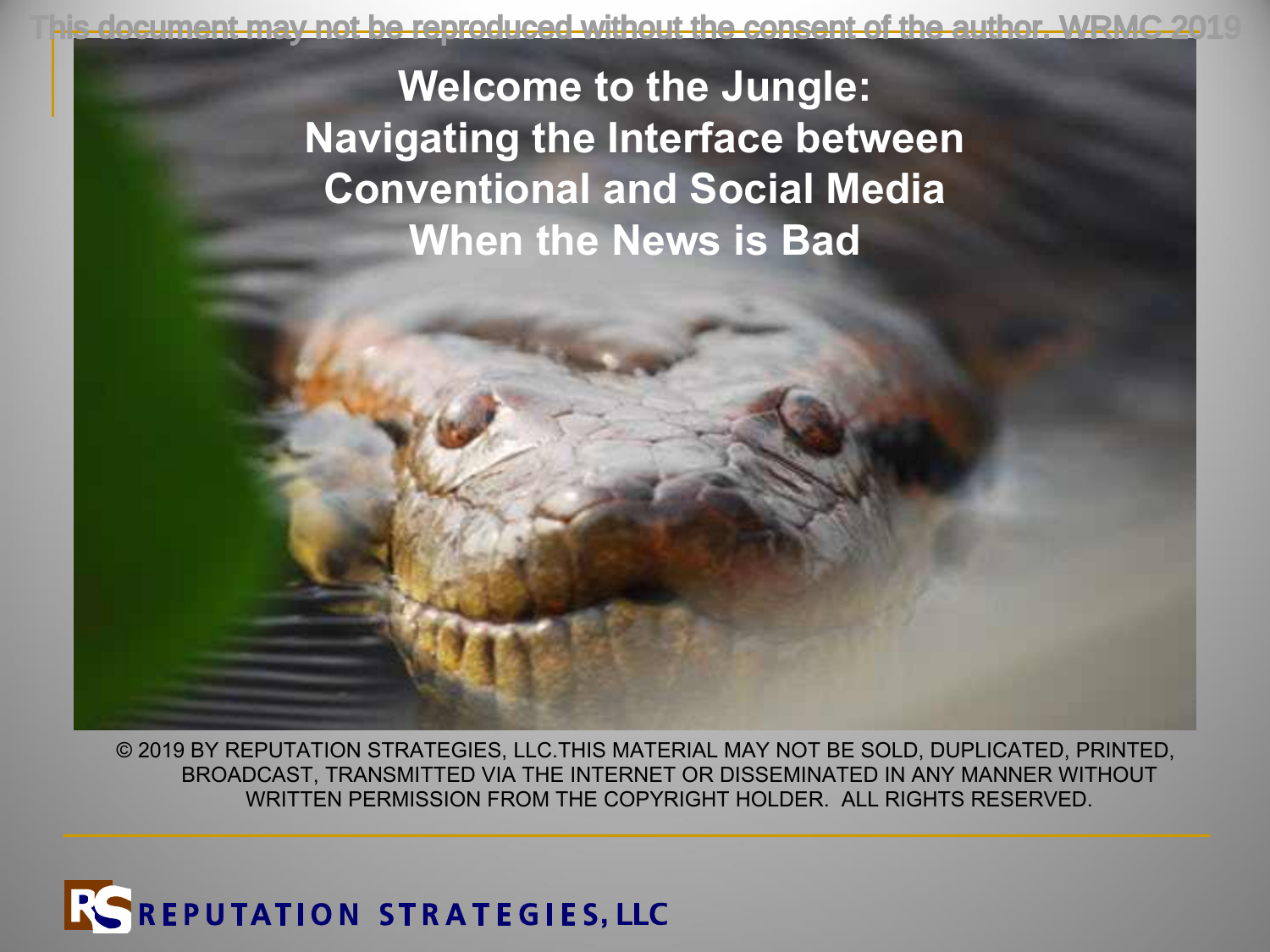Our objectives today:  $\max$  not be reproduced without the consent of the author. WE

- 1. Understand how social and conventional media intersect, and how they differ, when the news is bad.
- 2. Understand how to pre-plan for management of both major communications channels so that you're ready for an incident
- 3. Understand how to speak with each, so that your story is told accurately and fairly.

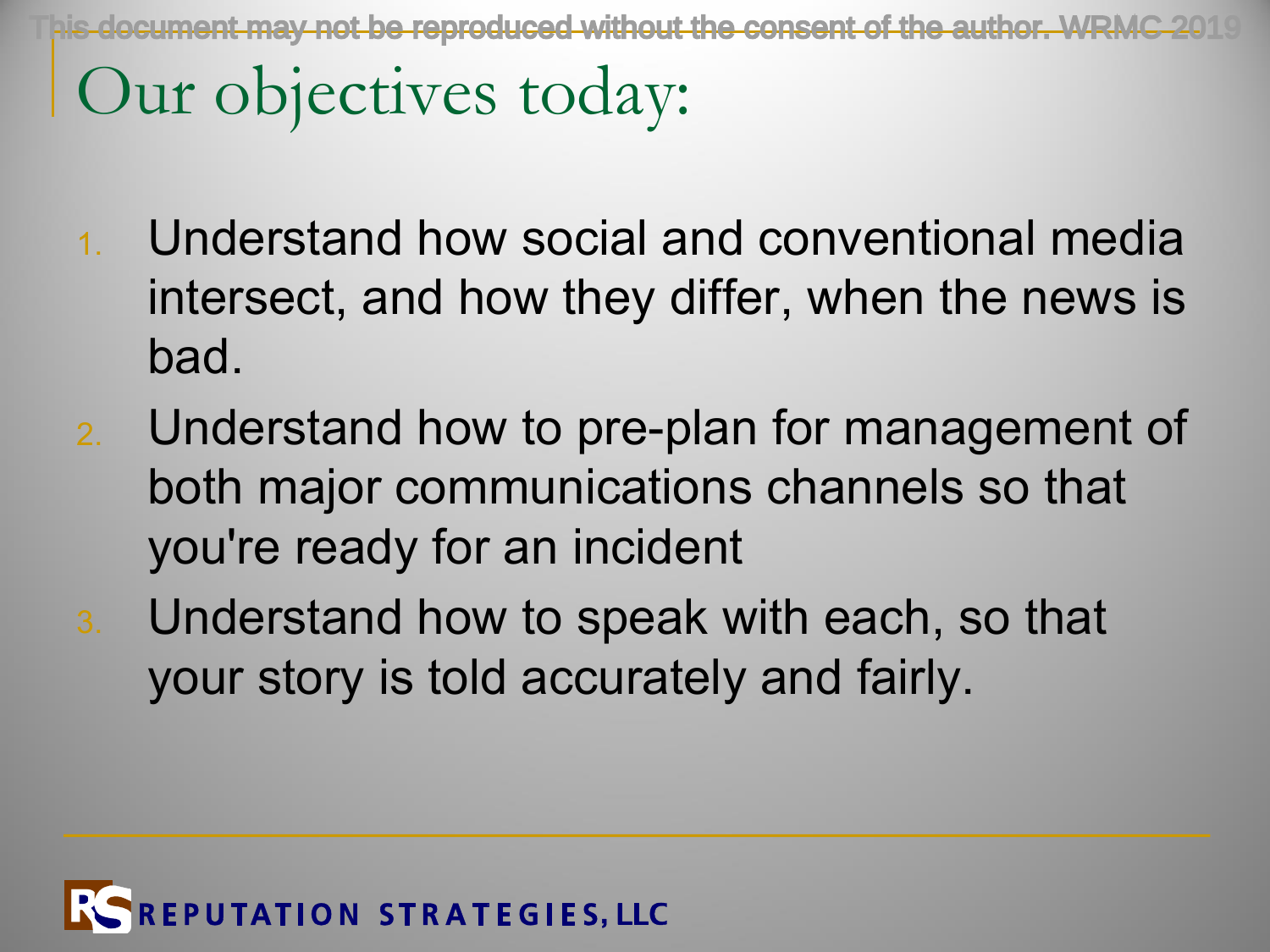This document may not be reproduced without the consent of the author. WRMC 2019

# **Welcome to the Human Village.**

*"The outrage mob. . . employs a form of guerrilla warfare. Campaigns are launched by a faceless, amorphous adversary well-versed in weaponizing online review systems for political and social gain, all made possible by an asymmetry of power and reputational risk between the activists and their targets. [An] activist mob with copious amounts of free time, nothing to lose and an infinite will to prevail has a far lower opportunity cost associated with waging this proxy battle across platforms."* --Melissa Chen, www.spectator.us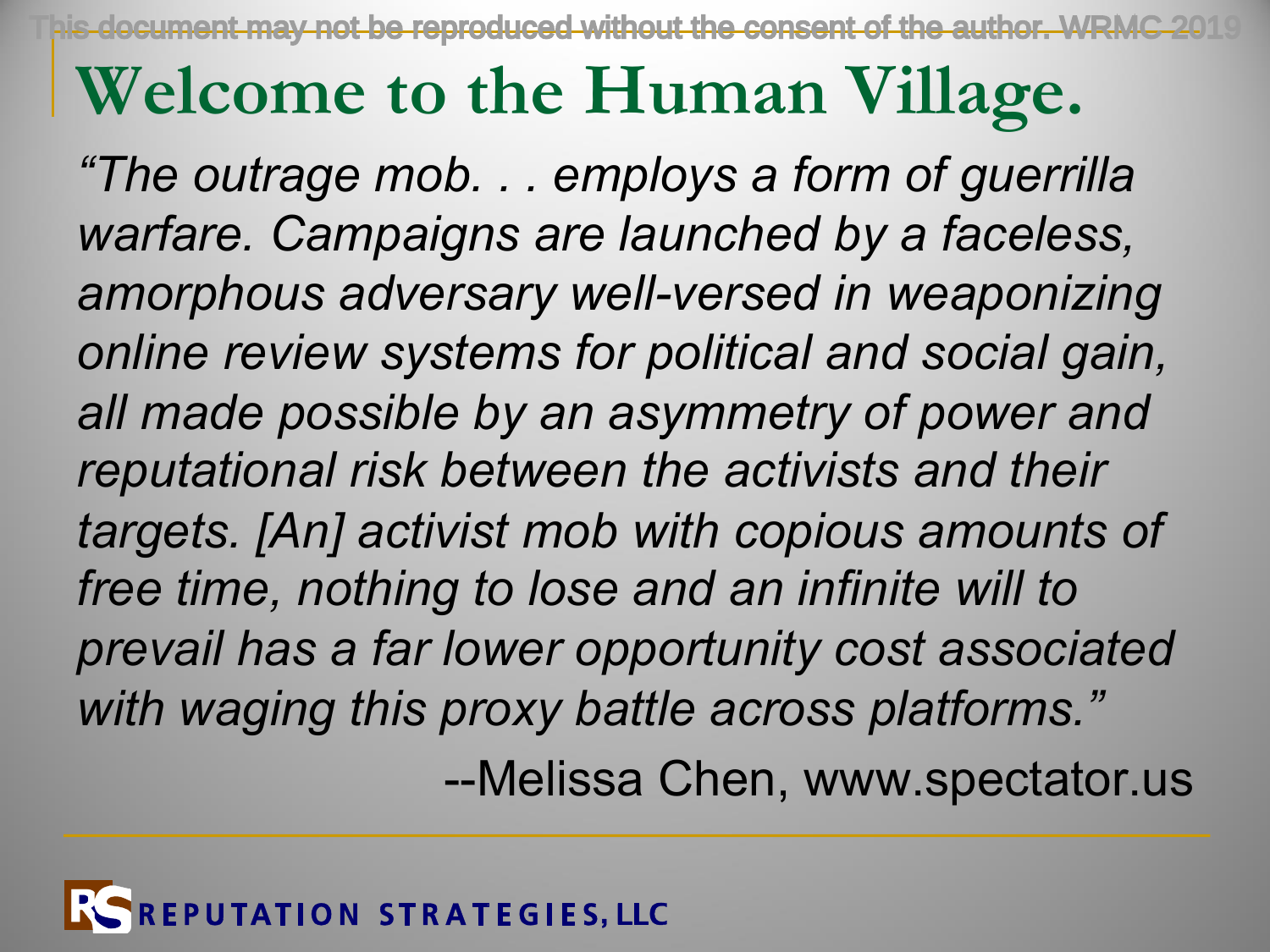$\dot{\text{u}}$ s document may not be reproduced without the consent of the author. WRMC

## **How and Why Conventional Media Feeds Social Media**

- **n** It's another distribution channel
- Which hasn't stopped social from eating conventional media's lunch

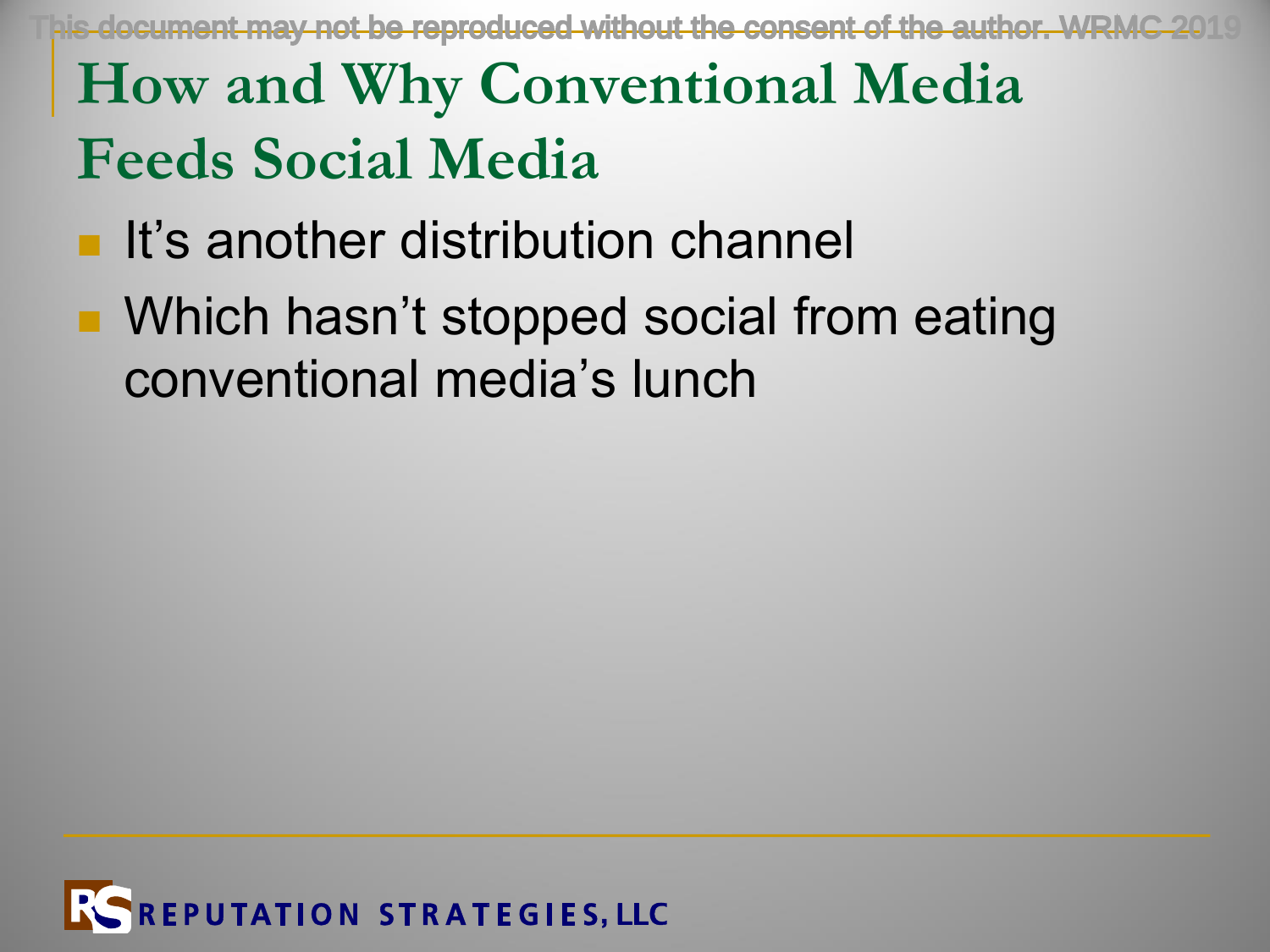$I$ s document may not be reproduced without the consent of the author. WRM $\,$ 

### **How and Why Conventional Media Feeds Social Media**

*"When someone gives you a product for free or below actual cost, there's usually still a product being sold. And YOU are the product."*

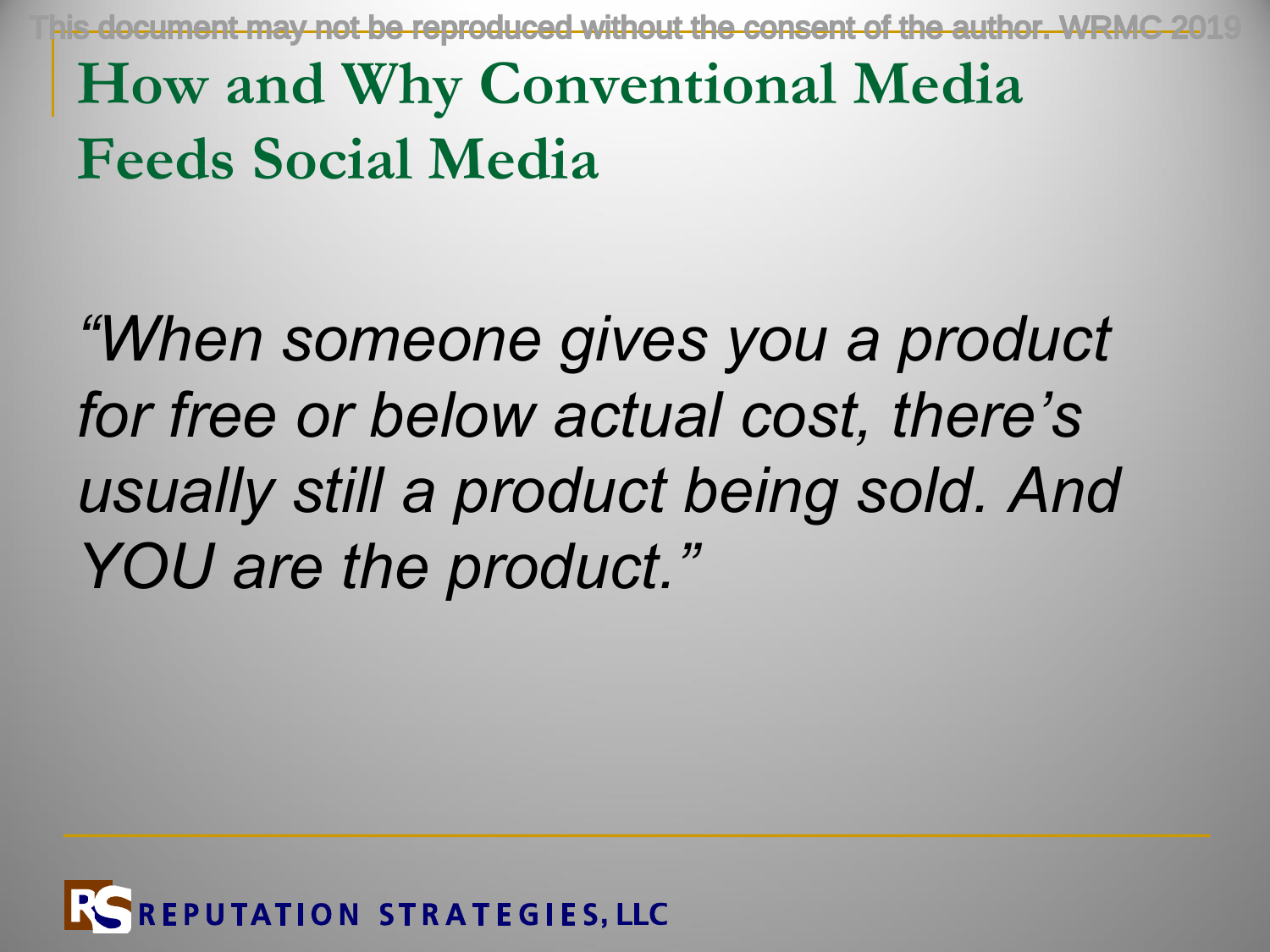his document may not be reproduced without the consent of the author. WRMC 2019

## **How and Why Social Media Feeds Conventional Media**



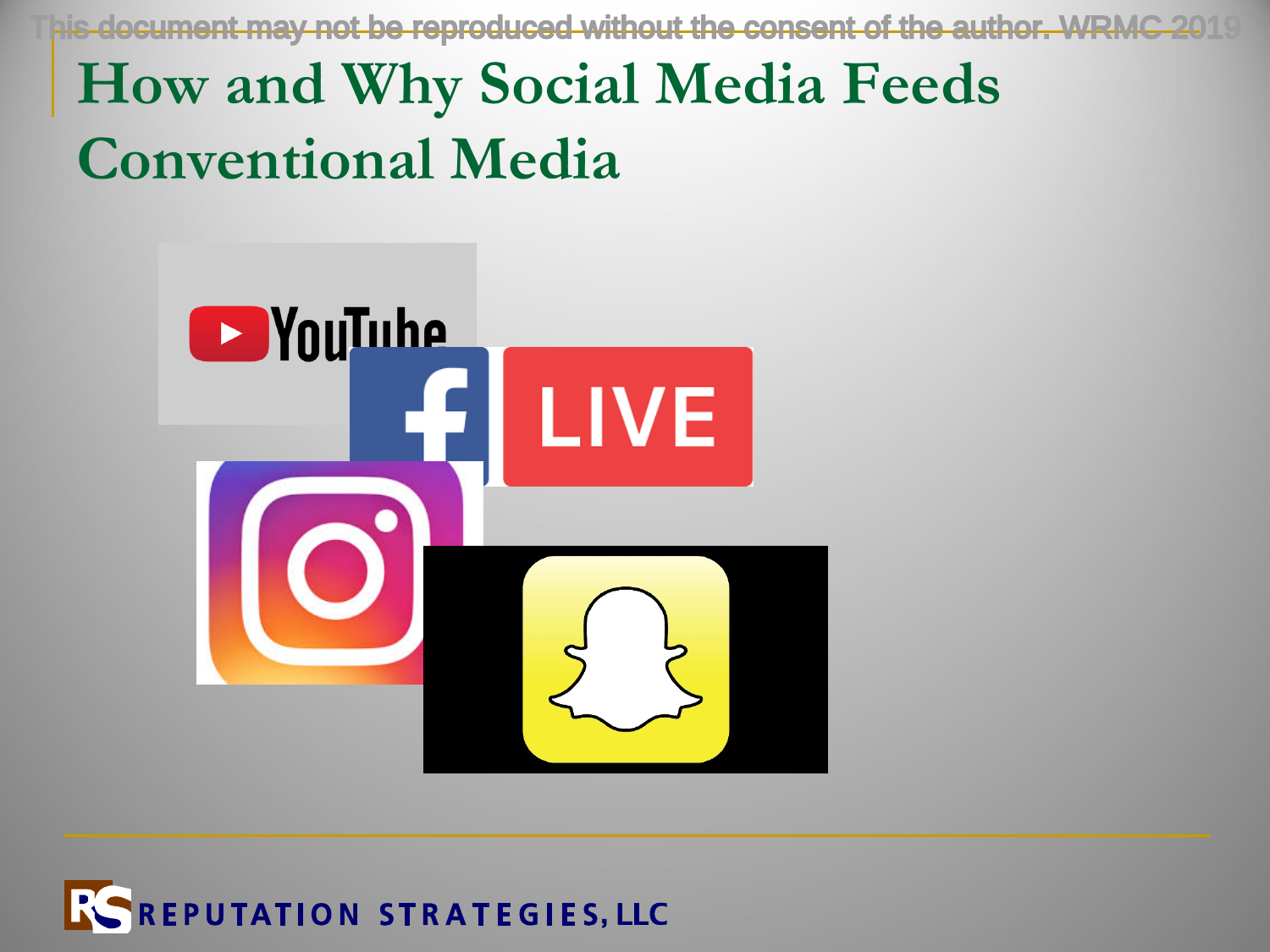his document may not be reproduced without the consent of the author. WRMC

### **How and Why Social Media Feeds Conventional Media**

#### *"A lie gets halfway around the world before the truth has a chance to get its pants on."*

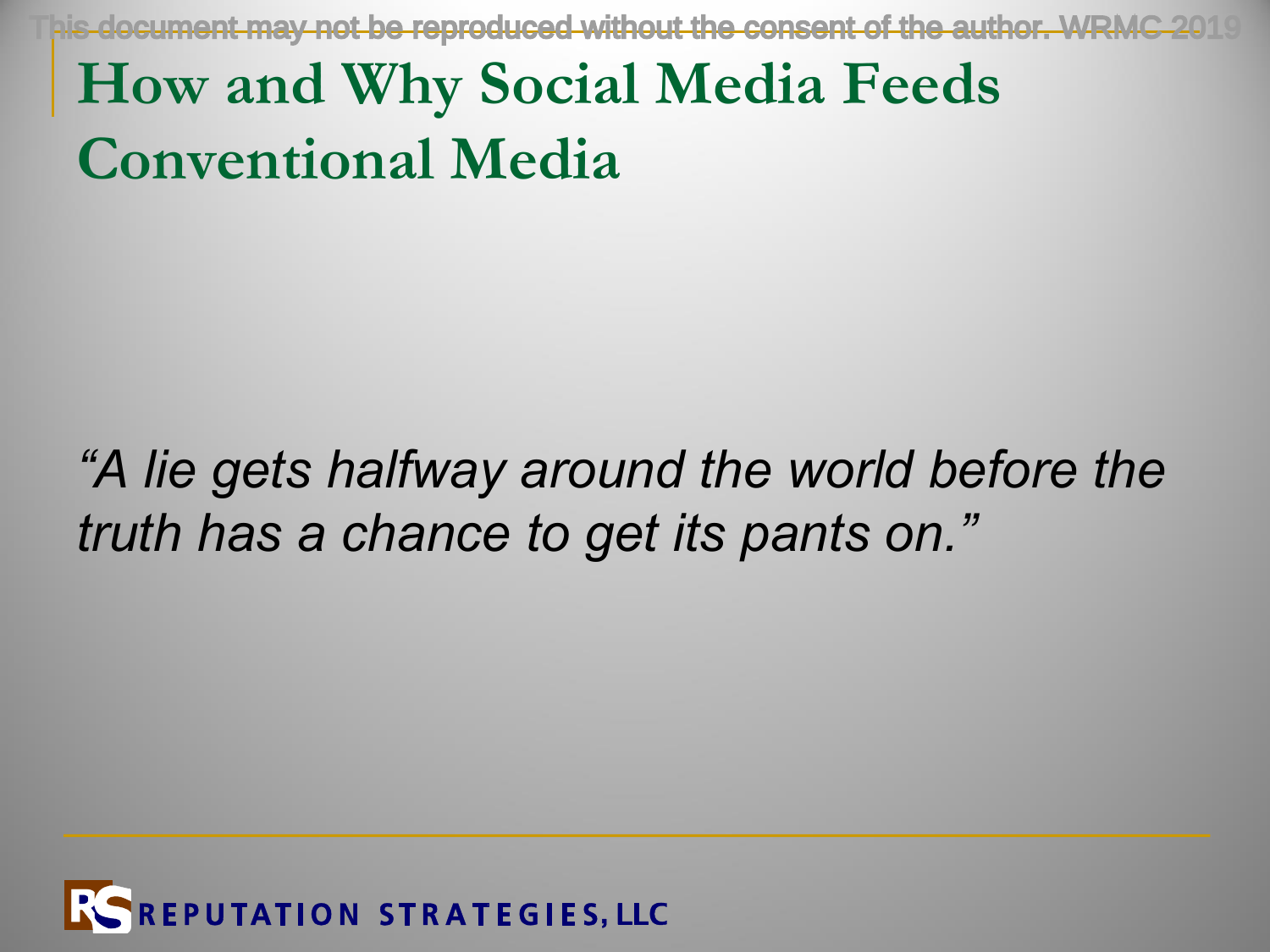$\lambda$  document may not be reproduced without the consent of the author. WRM

## **How and Why Social Media Feeds Conventional Media**

If an erroneous narrative about our organizations begins to take root, we need to address it before it gets locked into public perception. That means constant vigilance – and rapid response.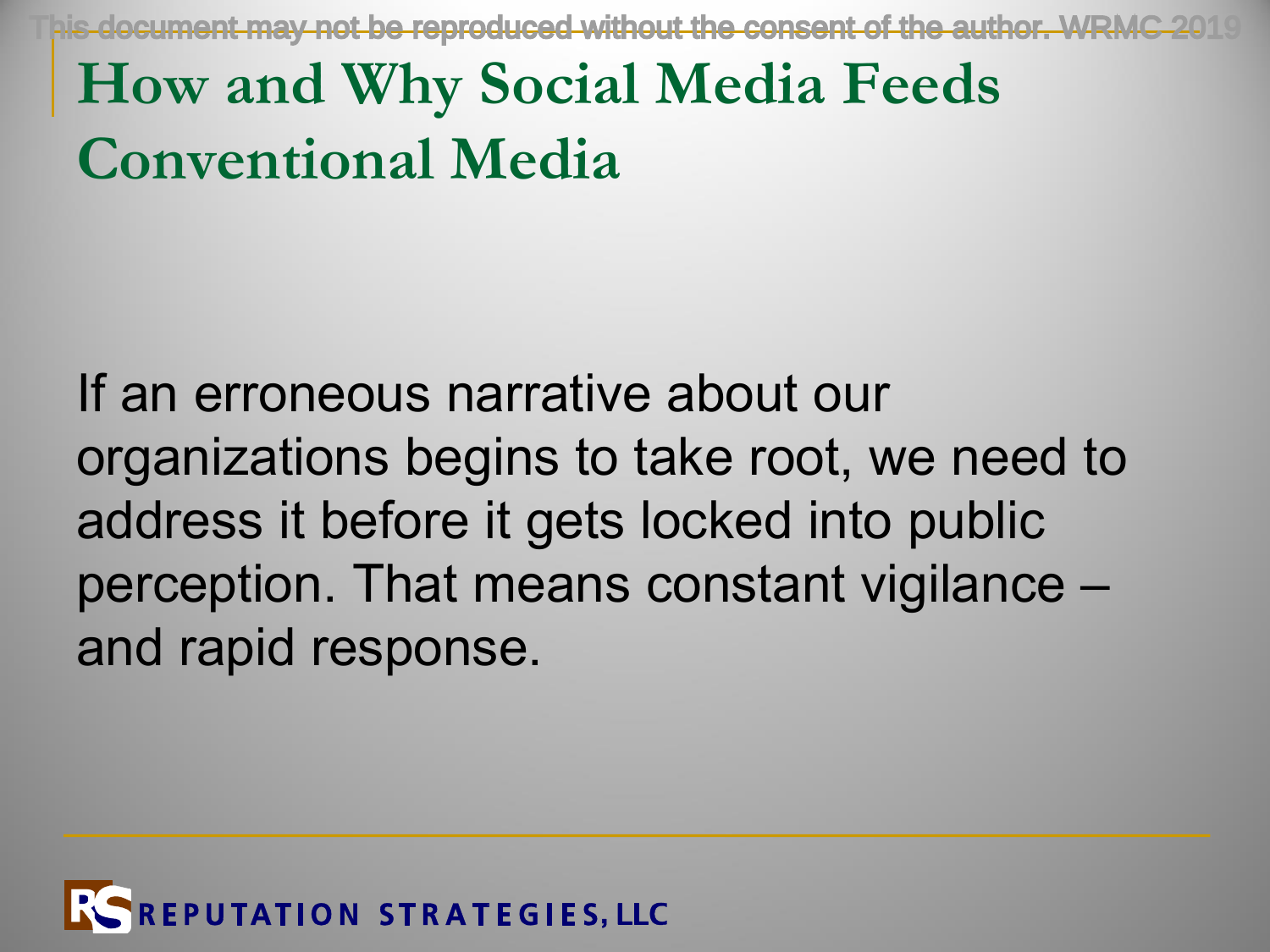$\bar{a}$  document may not be reproduced without the consent of the author. WRM

#### **Social Media and Other Online Groups**

Identify all of the various online locations where people are likely to talk about you when the news is bad – before anything happens.

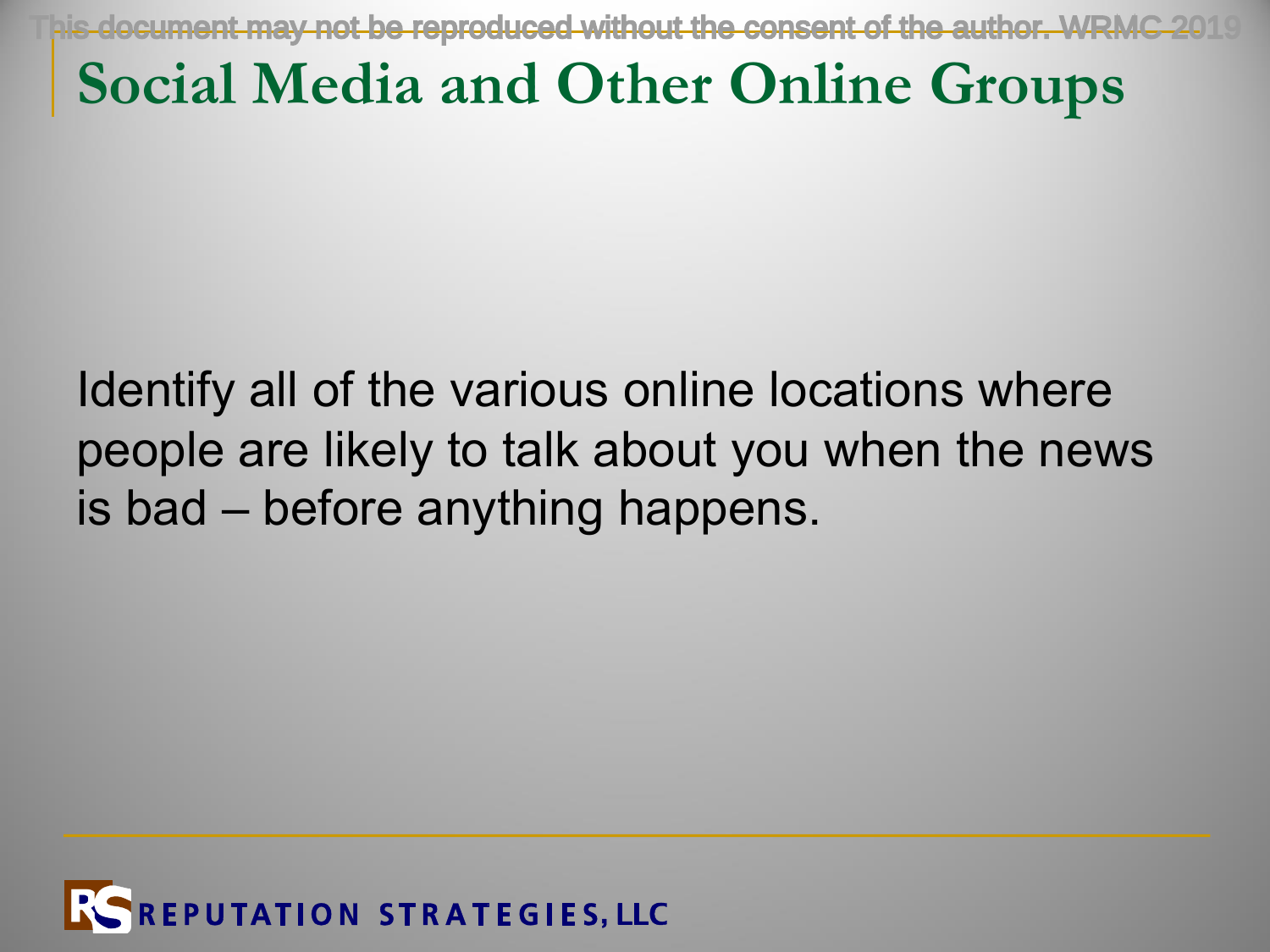is document may not be reproduced without the consent of the author. WRM $\,$ 

## **Managing Social when things are tough**

- Remember: Nothing good happens after midnight
- People WILL pile on assuming that the information in the share was the absolute truth
- People WILL NOT go back through previous commentary to see what you posted earlier
- Don't be afraid to re-post information acknowledging it was previously posted.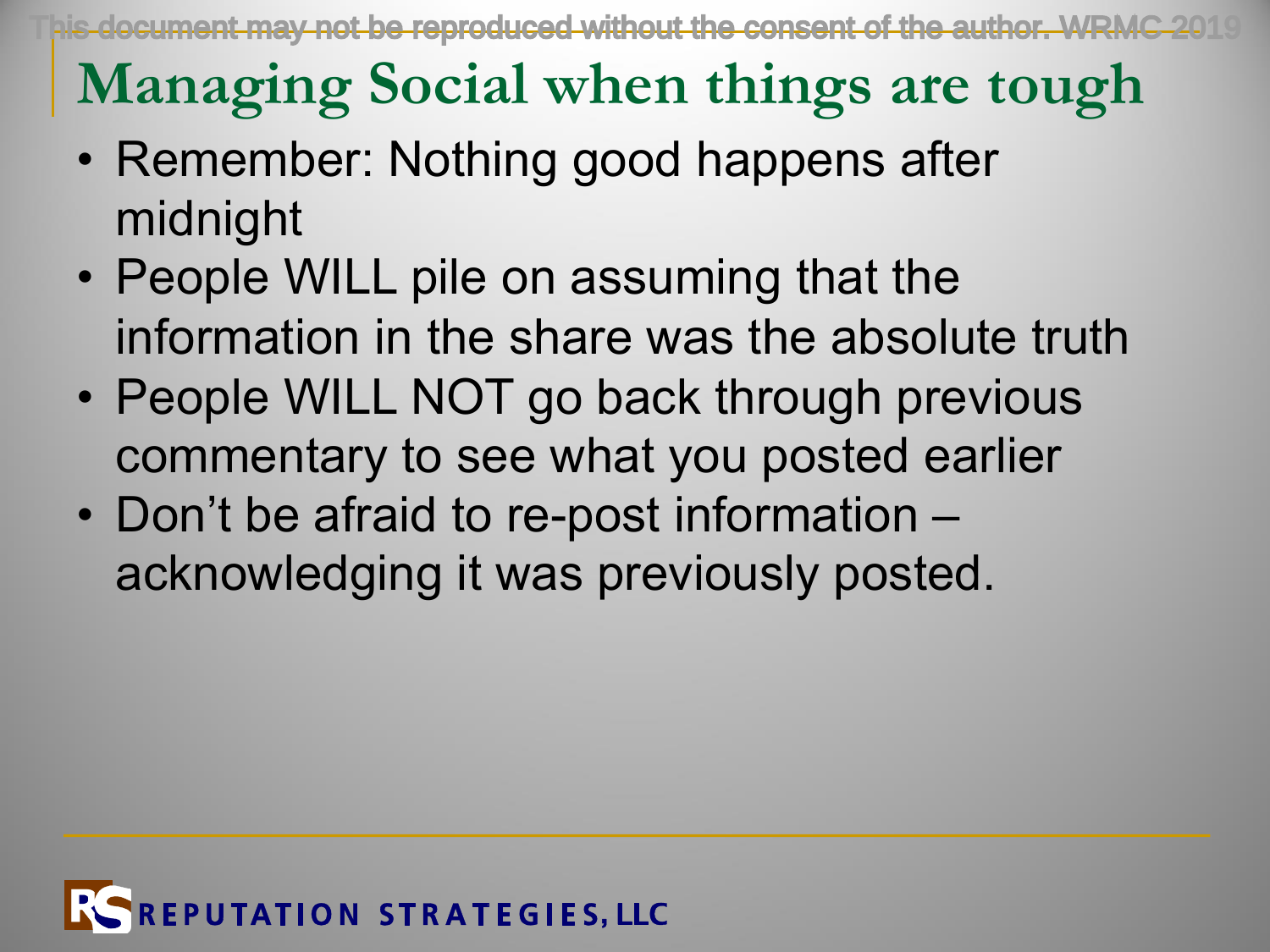**Managing Social when things are tough** is document may not be reproduced without the consent of the author. WRI  $\,$ 

• "We're re-posting this because so many of you are new to this thread and we currently have nothing new to report. We'll keep you updated as we learn more."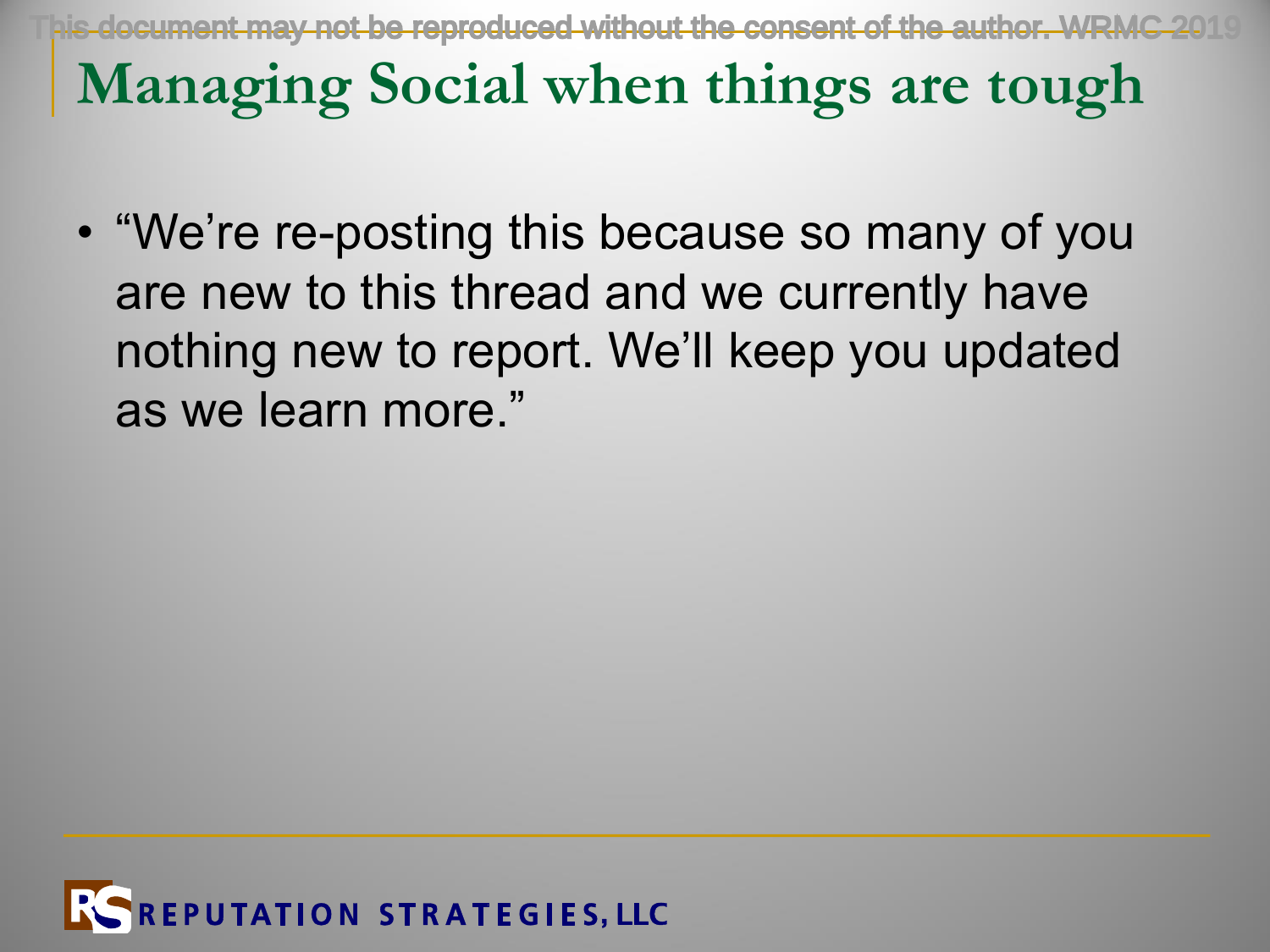document may not be reproduced without the consent of the author. WF

## **Managing Social when things are tough**

- Remember: Nothing good happens after midnight
- People WILL pile on assuming that the information in the share was the absolute truth
- People WILL NOT go back through previous commentary to see what you posted earlier
- Don't be afraid to re-post information acknowledging it was previously posted.
- You may need to repost frequently even every 15 to 30 minutes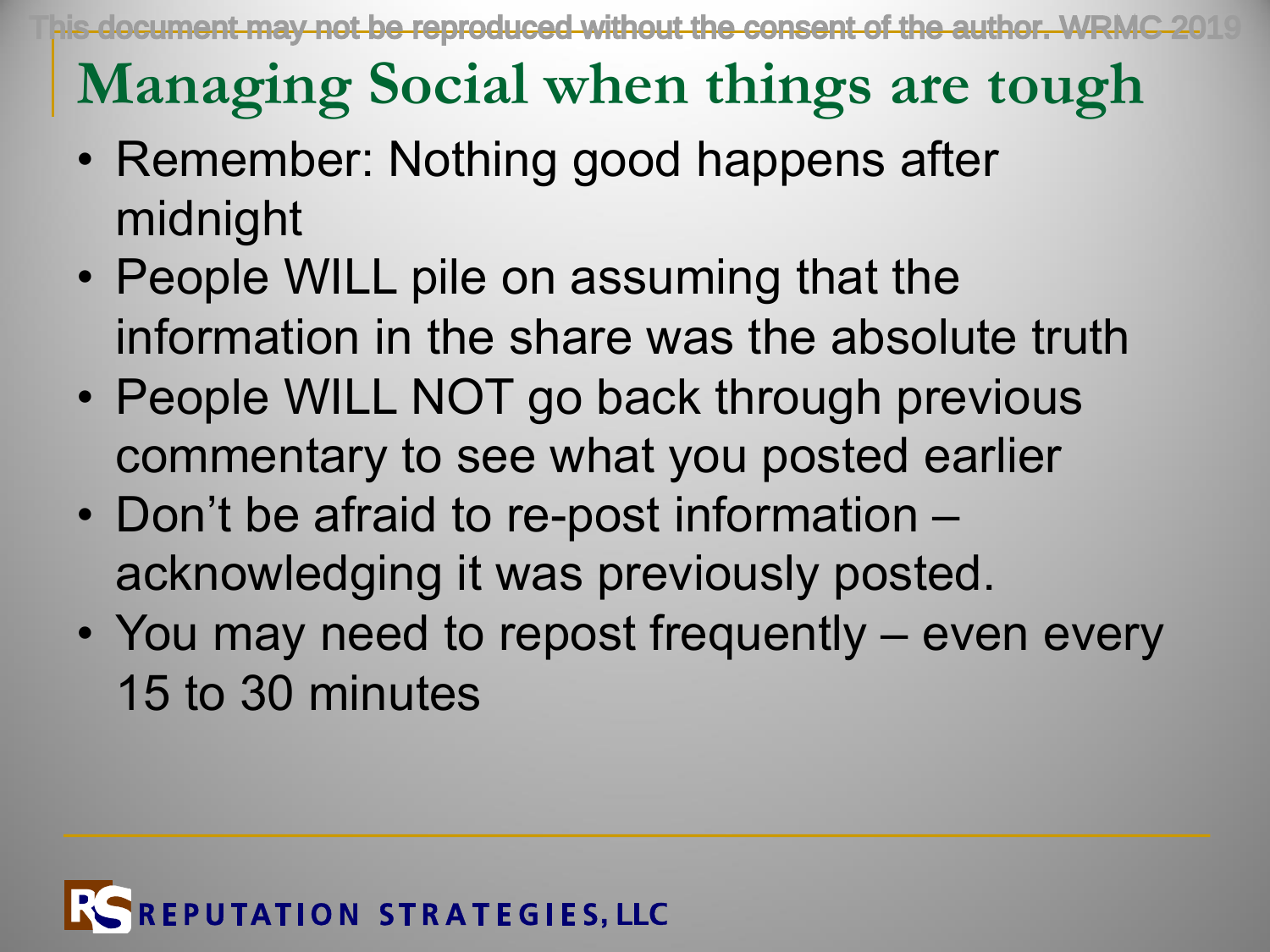## **Managing Social when things are tough**

- Remember: Nothing good happens after midnight
- People WILL pile on assuming that the information in the share was the absolute truth
- People WILL NOT go back through previous commentary to see what you posted earlier
- Don't be afraid to re-post information acknowledging it was previously posted.
- You may need to repost frequently even every 15 to 30 minutes
- Don't let people suck you into arguments or debates.

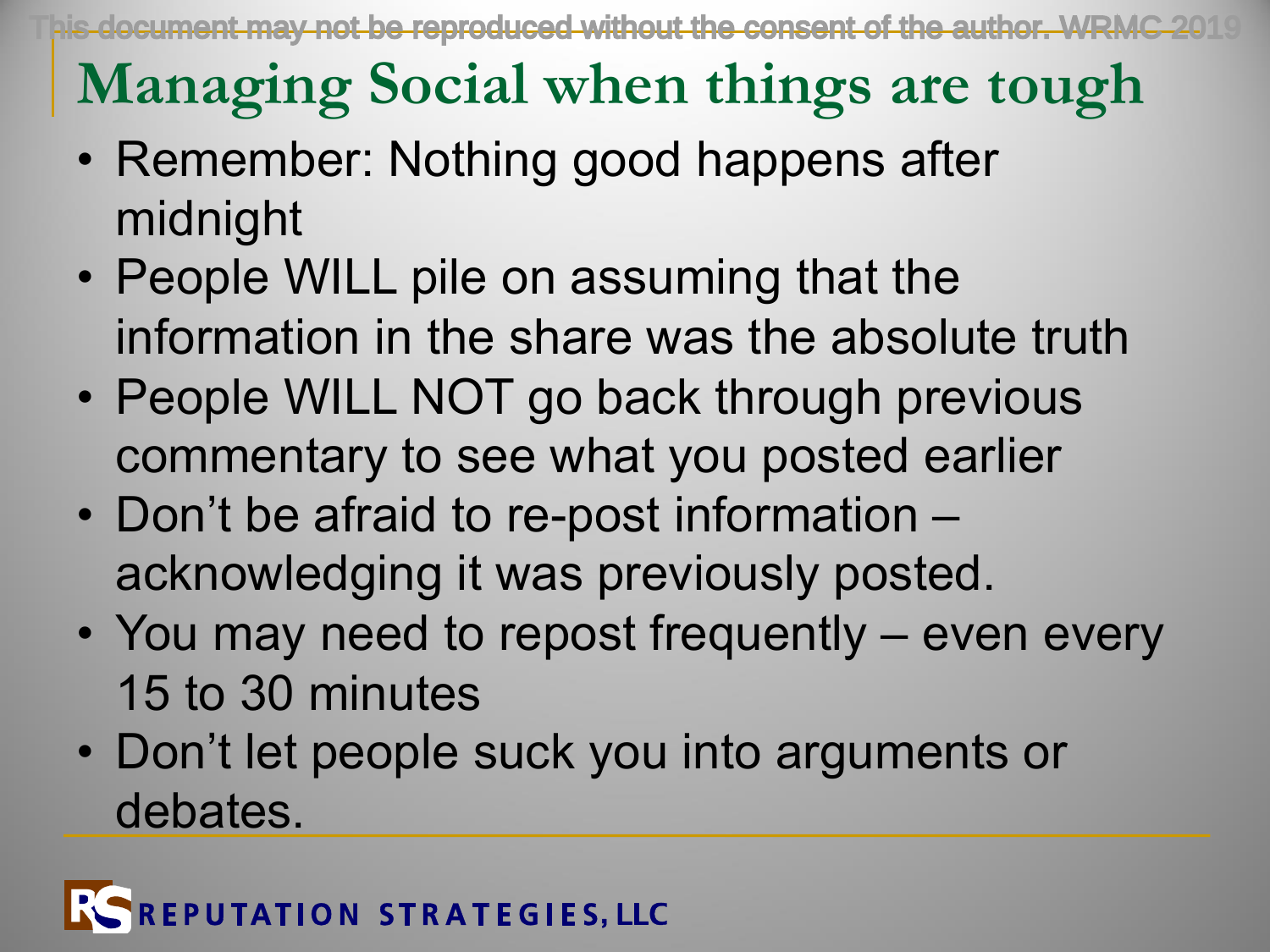**A need for speed**  $I$ s document may not be reproduced without the consent of the author. WRM

- There is always a lag time between incident and understanding
- Communications is an integral component of crisis response

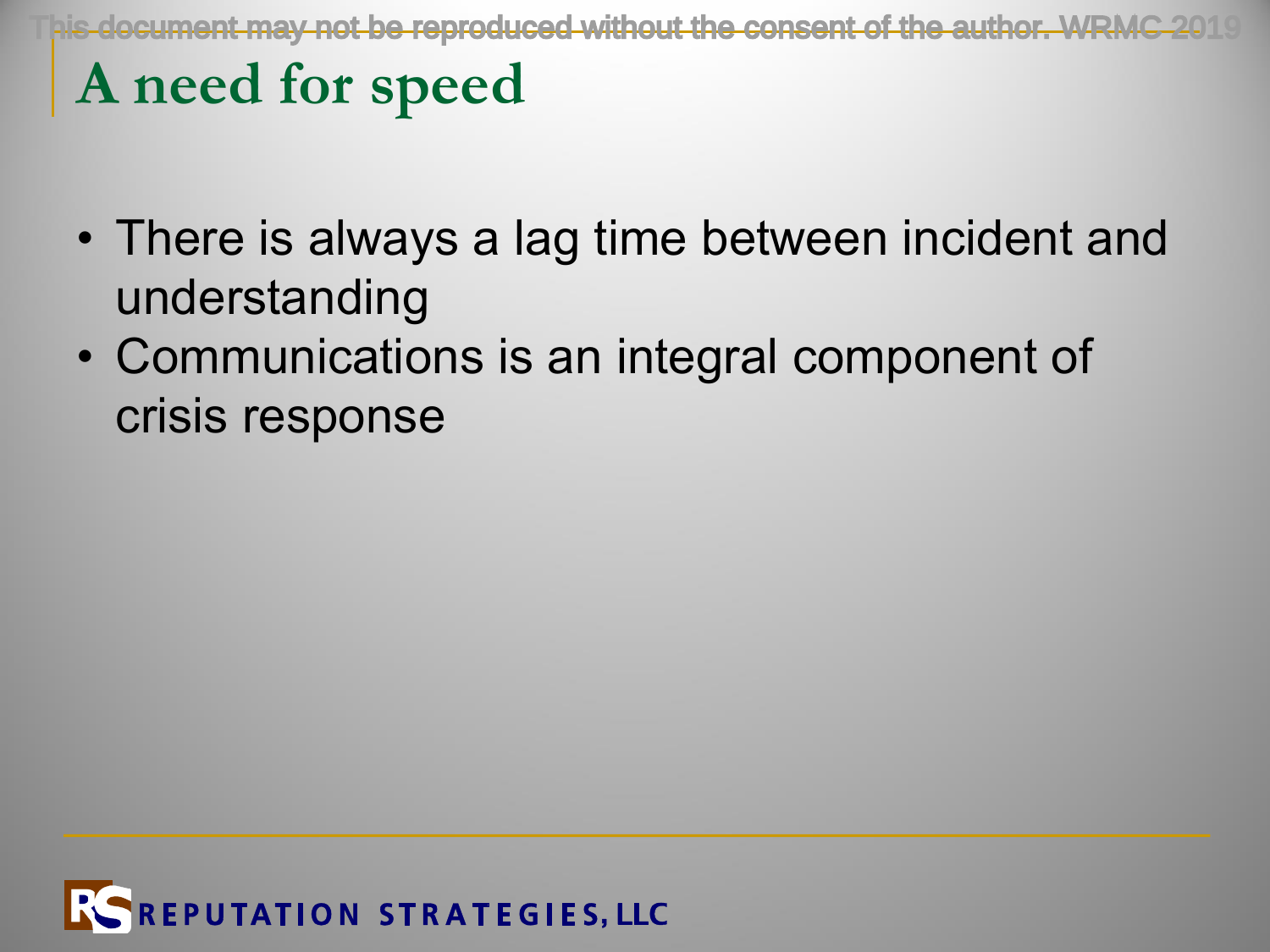his document may not be reproduced without the consent of the author. WRMC 2019

#### **A need for speed**



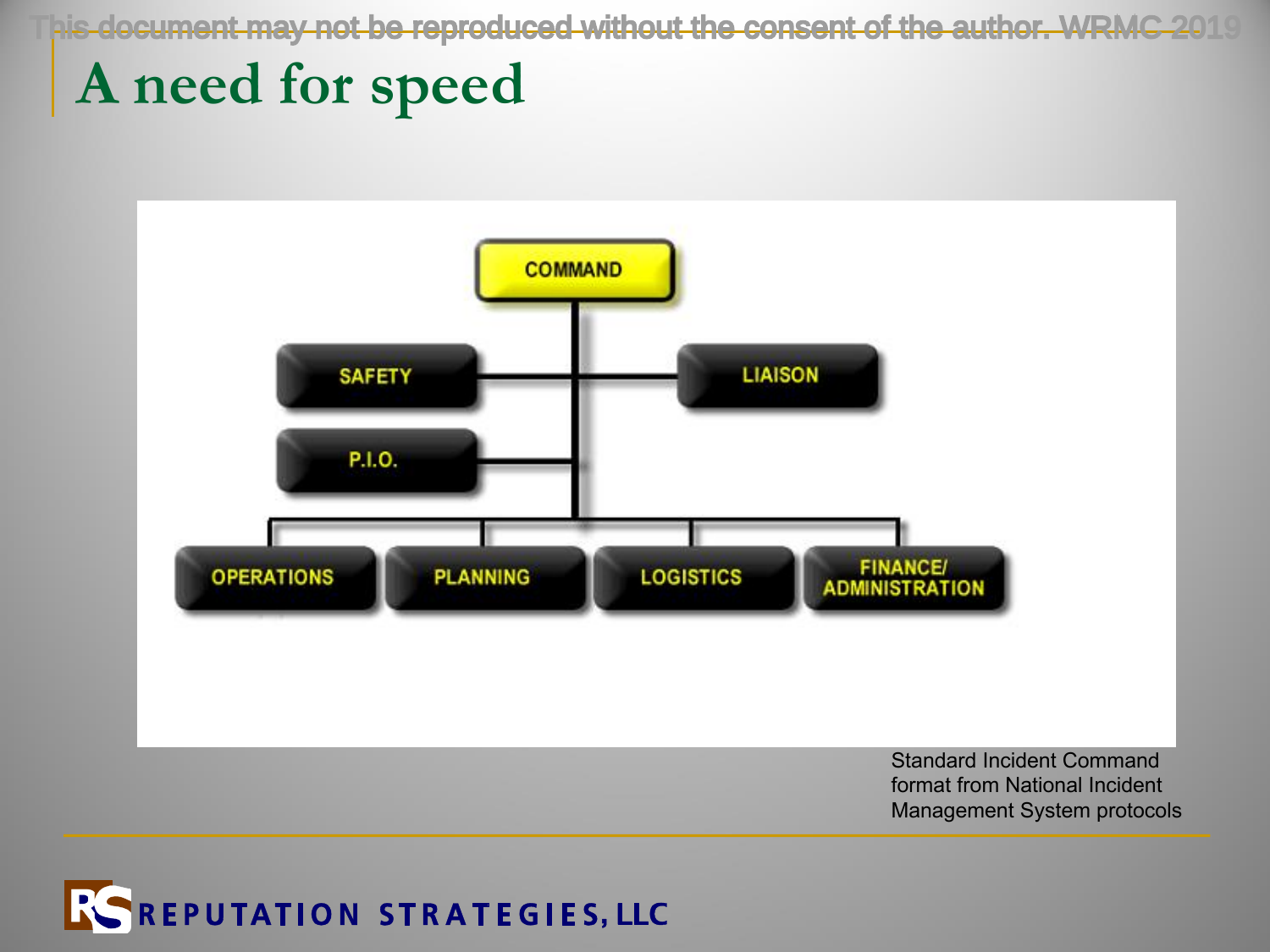is document may not be reproduced without the consent of the author. WRM

#### **Emergency Communications Planning**

• Internal Communications – Staff, Boards, Financial Partners, Vendors and others…?

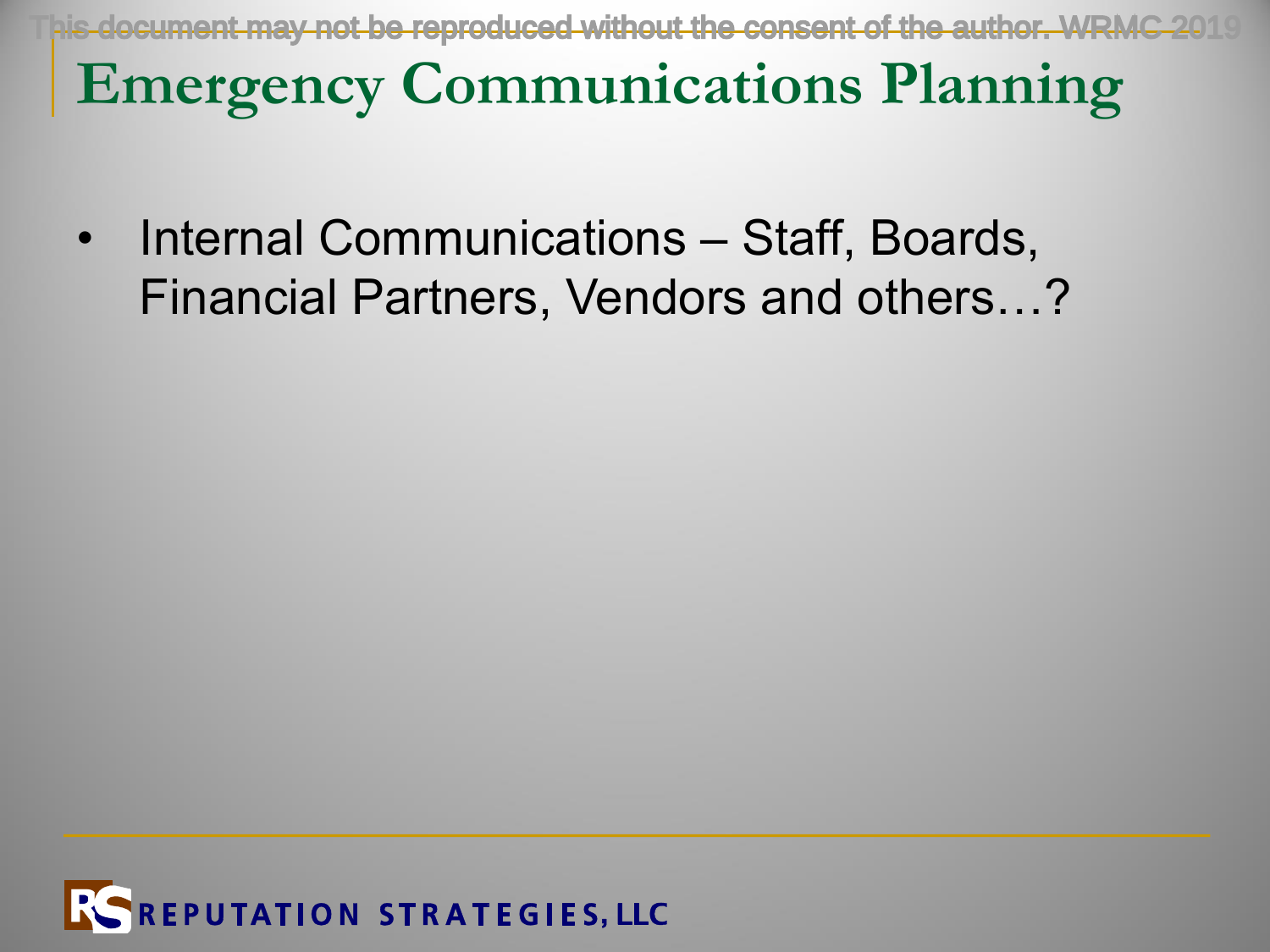**Emergency Communications Planning** document may not be reproduced without the consent of the author. W

- Internal Communications Staff, Boards, Financial Partners, Vendors and others…?
- External Communications Victims, Families, Friends, First Responders, Government Agencies, Social Followers, the Public and others…?

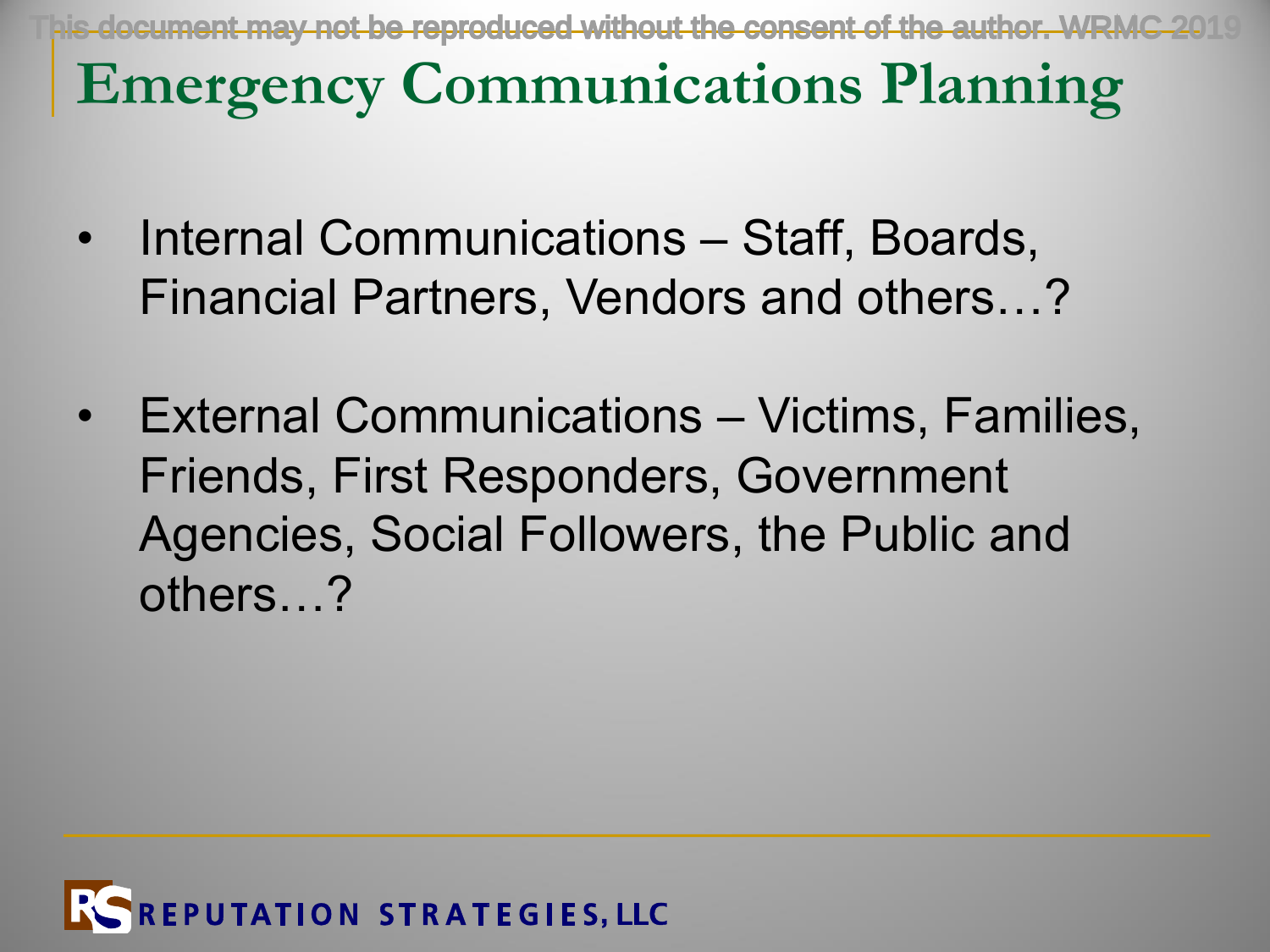document may not be reproduced without the consent of the author. WRMC

**Emergency Communications Planning**

Your plan should contain:

• A directory of the HUMAN RESOURCES you might need, and how to activate them **Incident Commander Operations (who's running the heavy lifting) Finance Planning and/or Logistics, if applicable Public information Officer Spokesperson Story Tracker, Conventional Media Social Media Tracker Family/Survivor liason(s)**

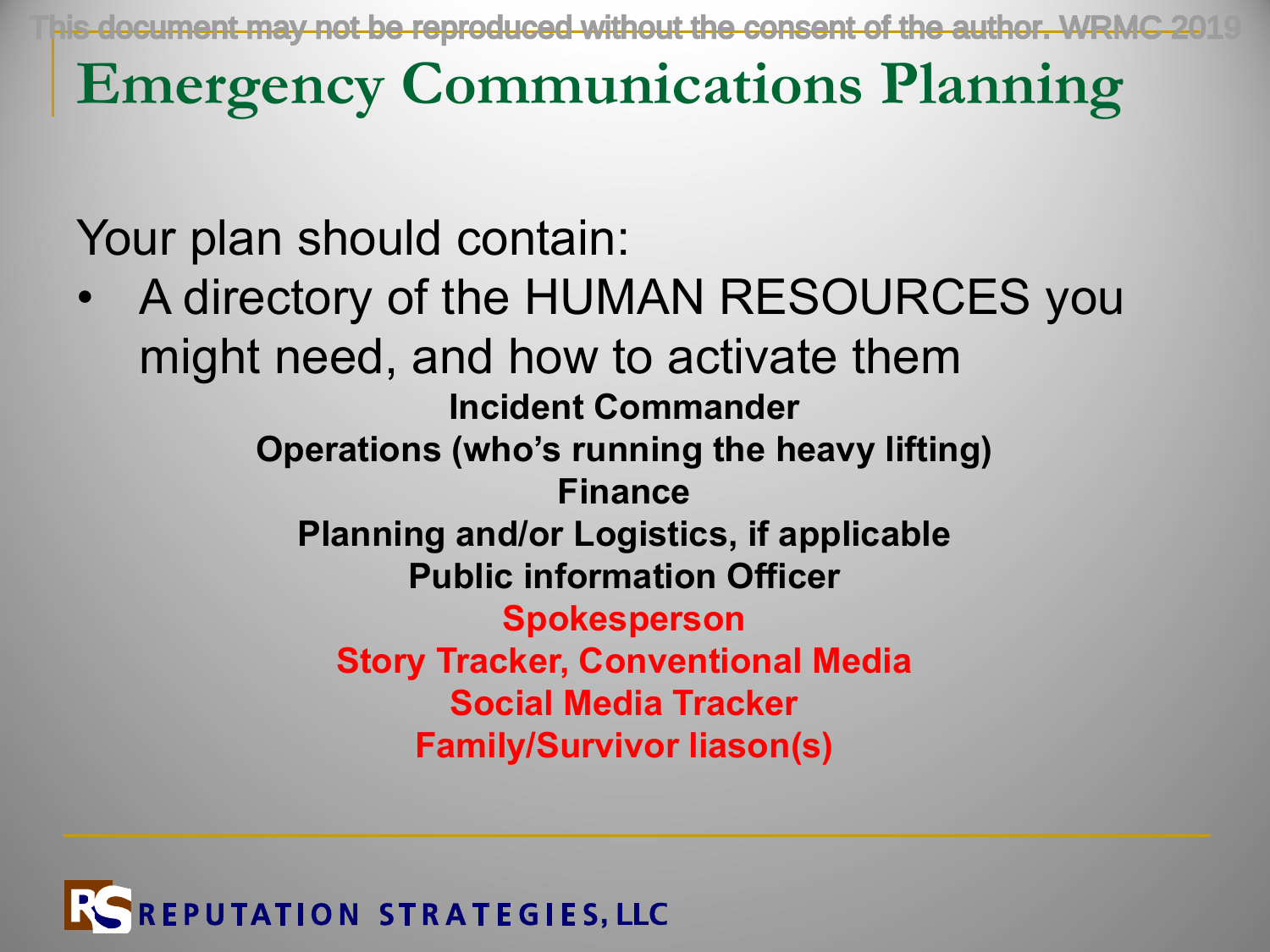document may not be reproduced without the consent of the author.

#### **Emergency Communications Planning**

During an emergency, there are plenty of criticalpath decisions that are case-specific. Make the important decisions that are NOT case-specific before you actually have a case.

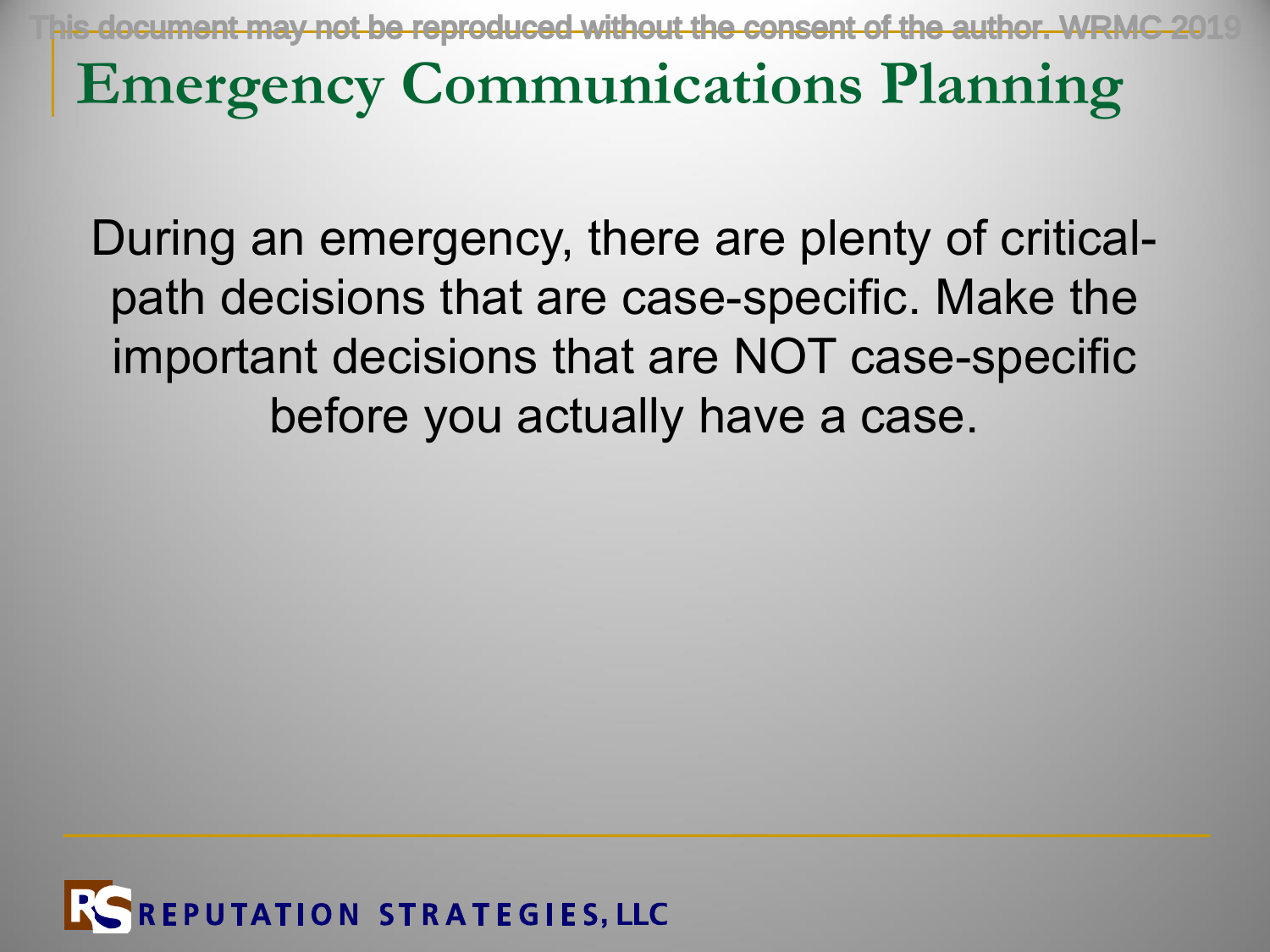cument may not be reproduced without the consent of the author.

### **Emergency Communications Planning**

Your plan should contain:

- A directory of the HUMAN RESOURCES you might need, and how to activate them
- A directory of the PHYSICAL RESOURCES you might need, and how to deploy them
- Log sheets and forms
- Simple explanations of roles and processes
- Templates for press releases, statements and social media posts
- An Emergency Communications Media List

#### **TATION STRATEGIES, LLC**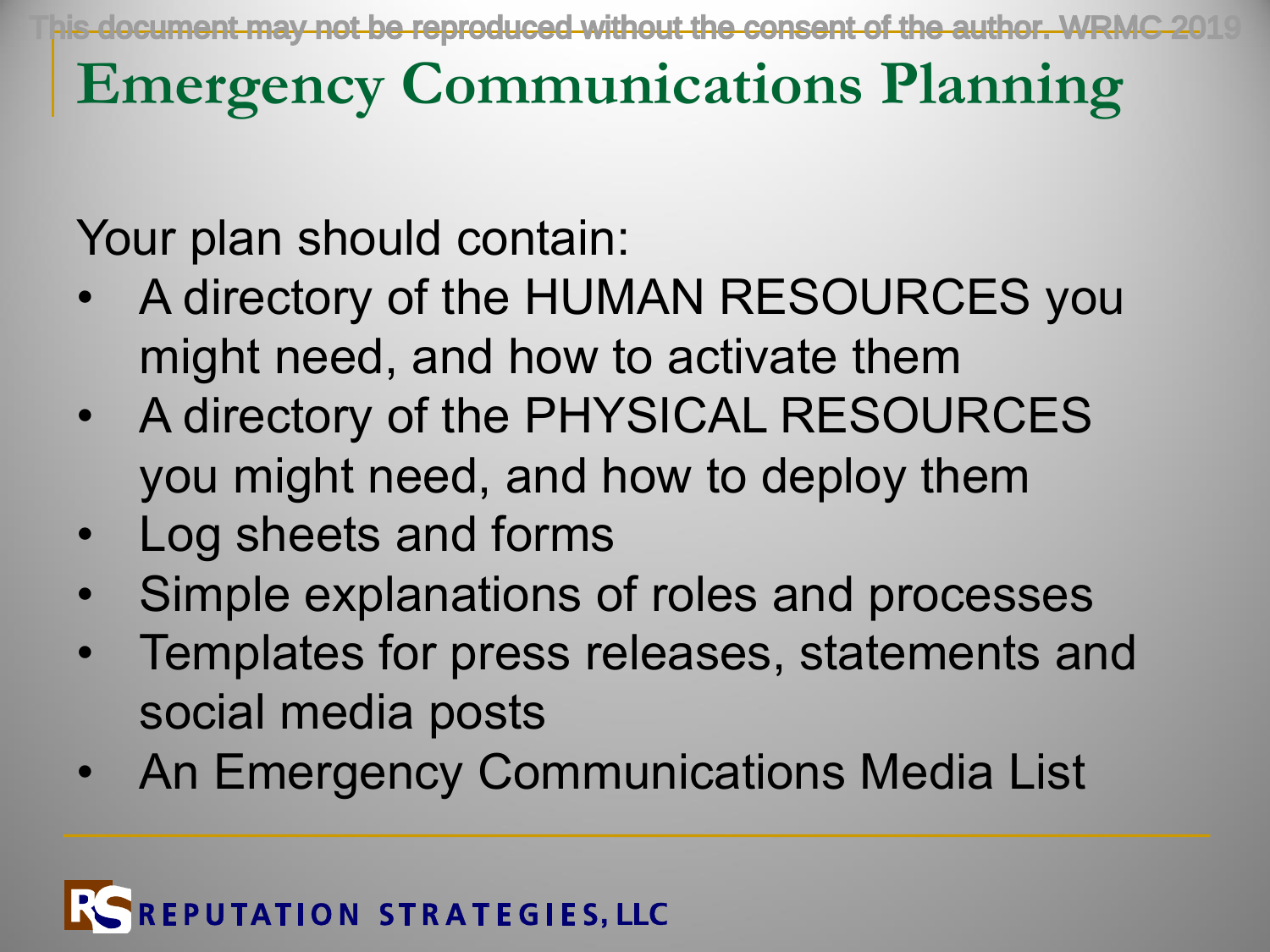### **Emergency Communications Planning**

Emergency Communications Media List:

- Nearby daily newspapers
- Nearby TV stations with newsrooms
- Nearby radio stations with newsrooms
- Closest National Public Radio affiliate with a newsroom
- Nearest Associated Press bureau

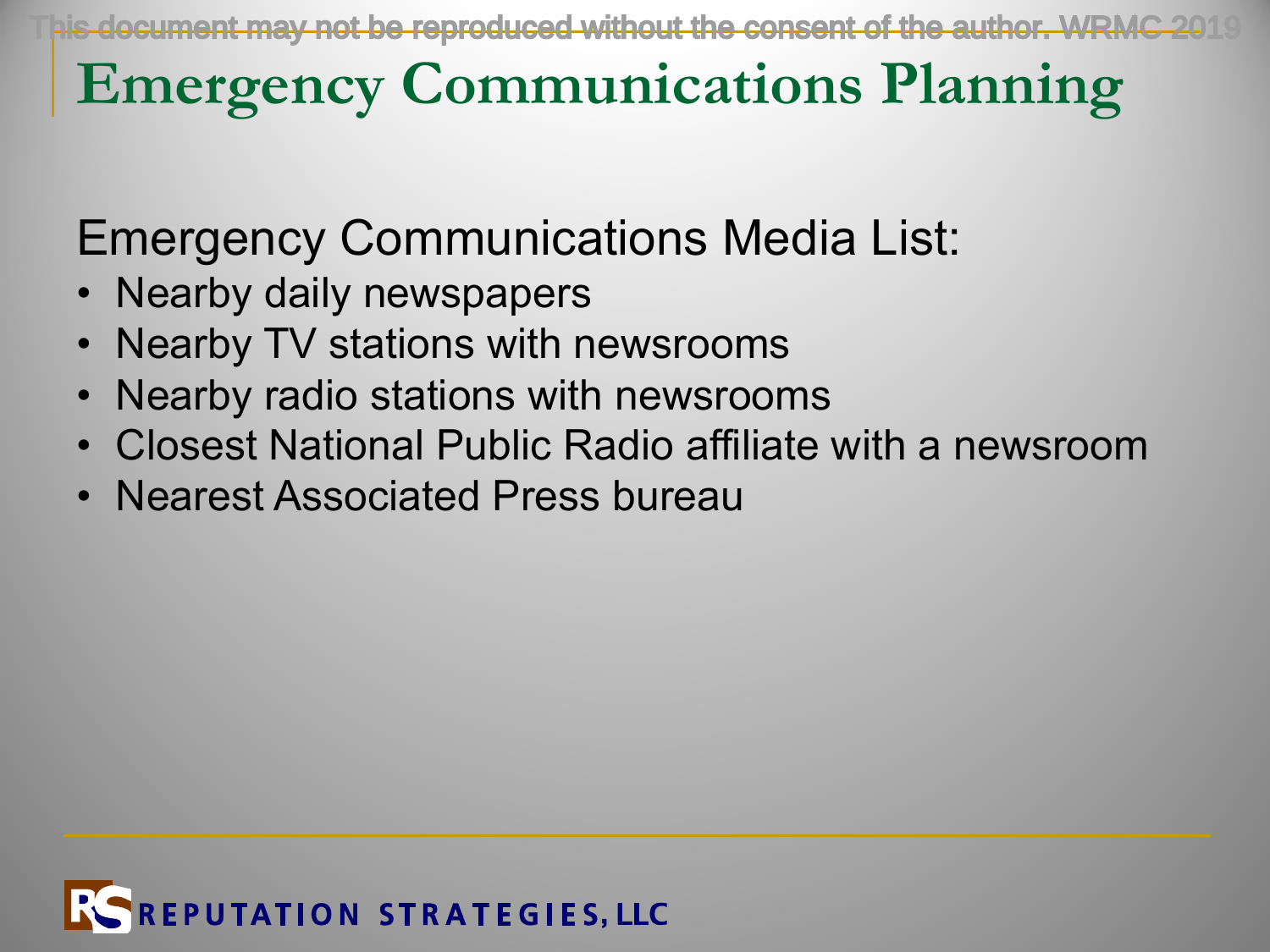his document may not be reproduced without the consent of the author. WRMC 20

#### **Training to the Plan**

- PIO
- Spokesperson(s)
- Social Media Manager(s)
- **Other Roles**

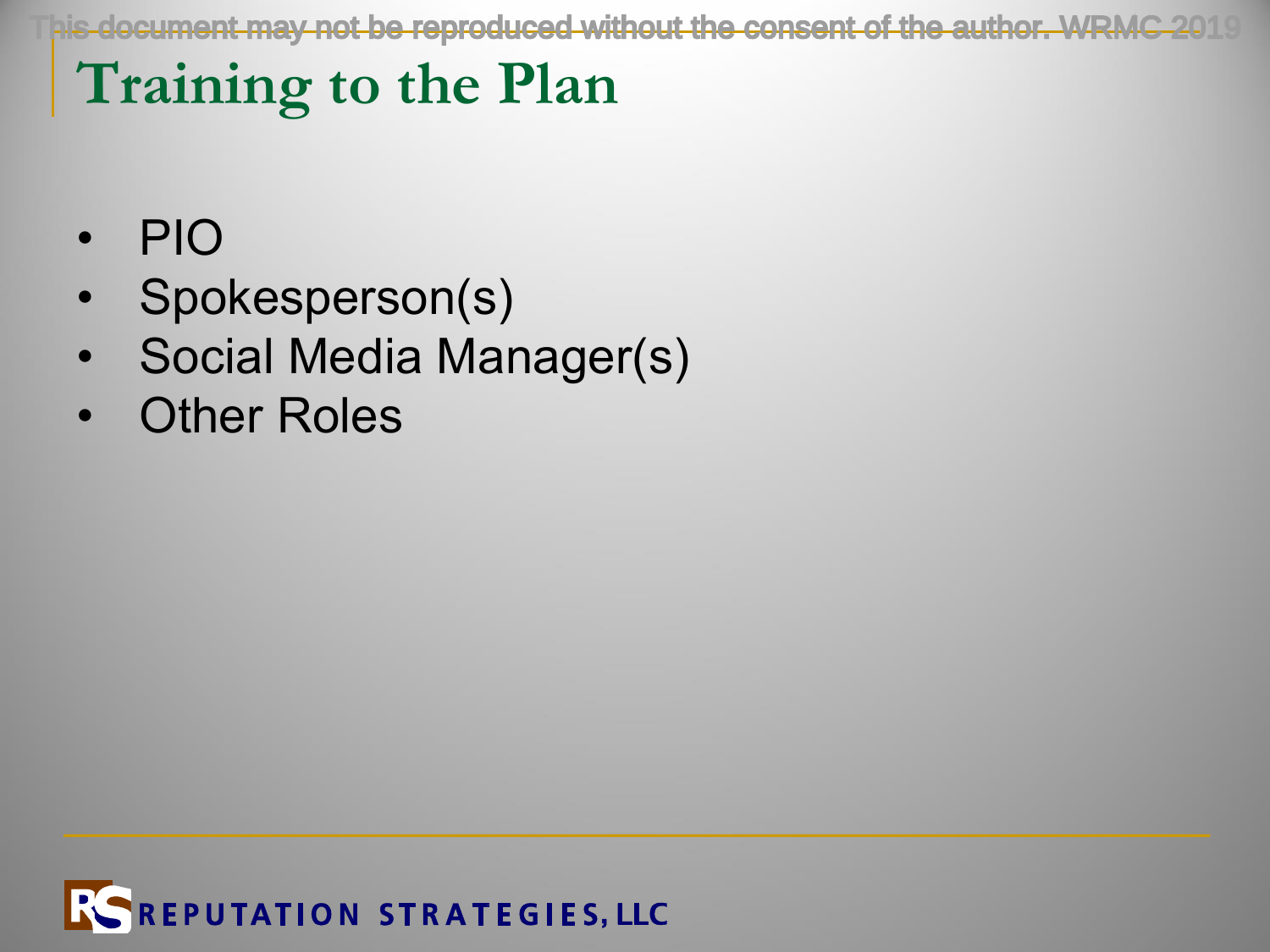$\mu$  document may not be reproduced without the consent of the author. W

#### **How to talk real good**

- If your social media posts and/or press releases read like they were written by a lawyer, people will assume that they were.
- Plain English, please. Hone your key points so that they're easy to understand.
- Avoid "Copspeak" *'At the present time…'*
- Avoid "Lawyerspeak" *'To the extent that…', 'To the best of our knowledge…'* and - oh, yeah – any sentence with more than two clauses in it.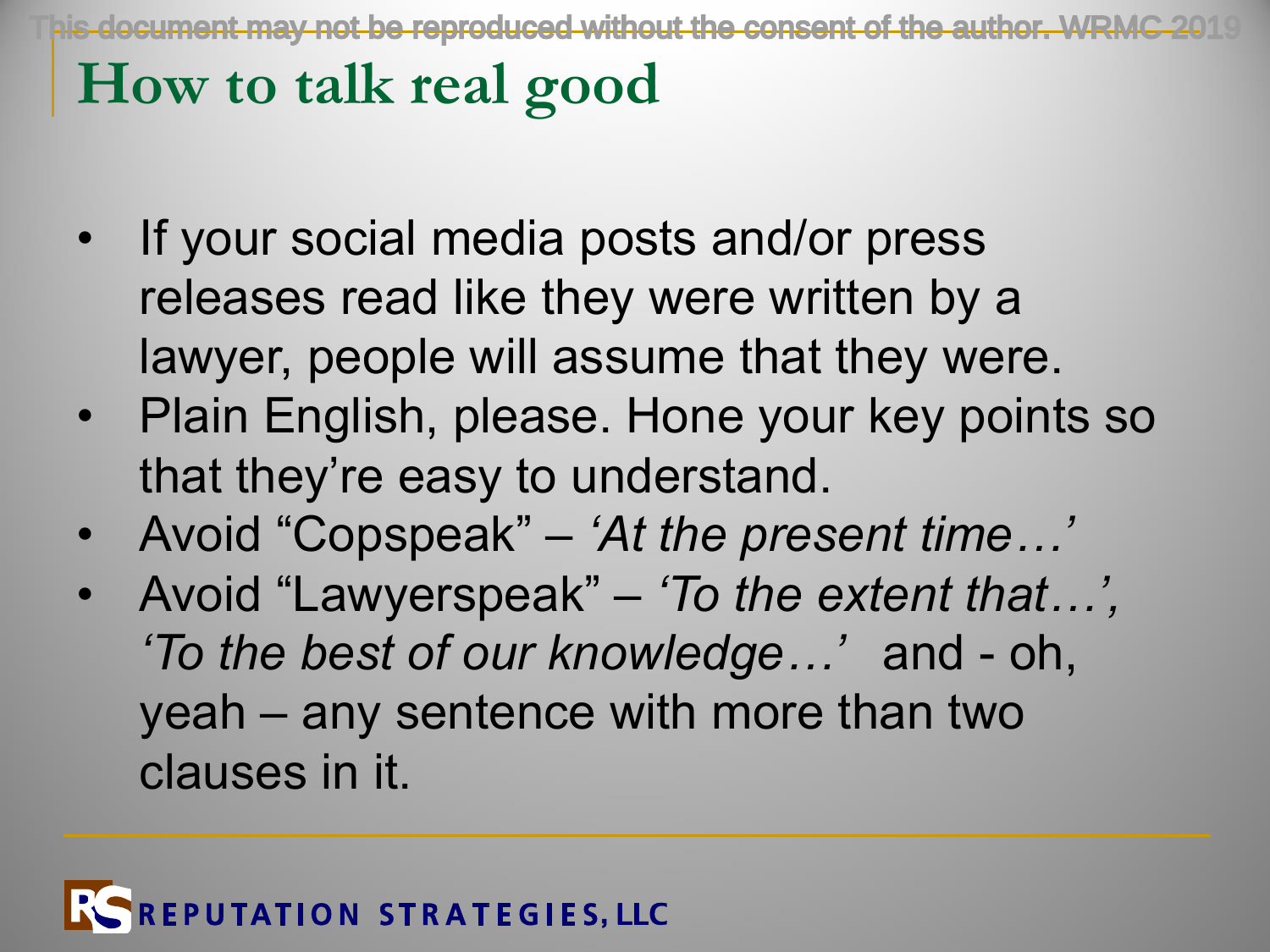#### **How to talk real good**

- Be as candid as you can without getting yourself into trouble.
- The sooner you feed the fish, the better you'll feel… with the following caveat:
	- **Someone dropped twenty feet from a zipline and was apparently seriously injured. It looks like the trolley failed.**
	- **Someone dropped about twenty feet from the zipline and was injured.**
	- **What you DON'T Know:**
		- **How the equipment failed**
		- **Why the equipment failed**
		- **When the equipment failed**

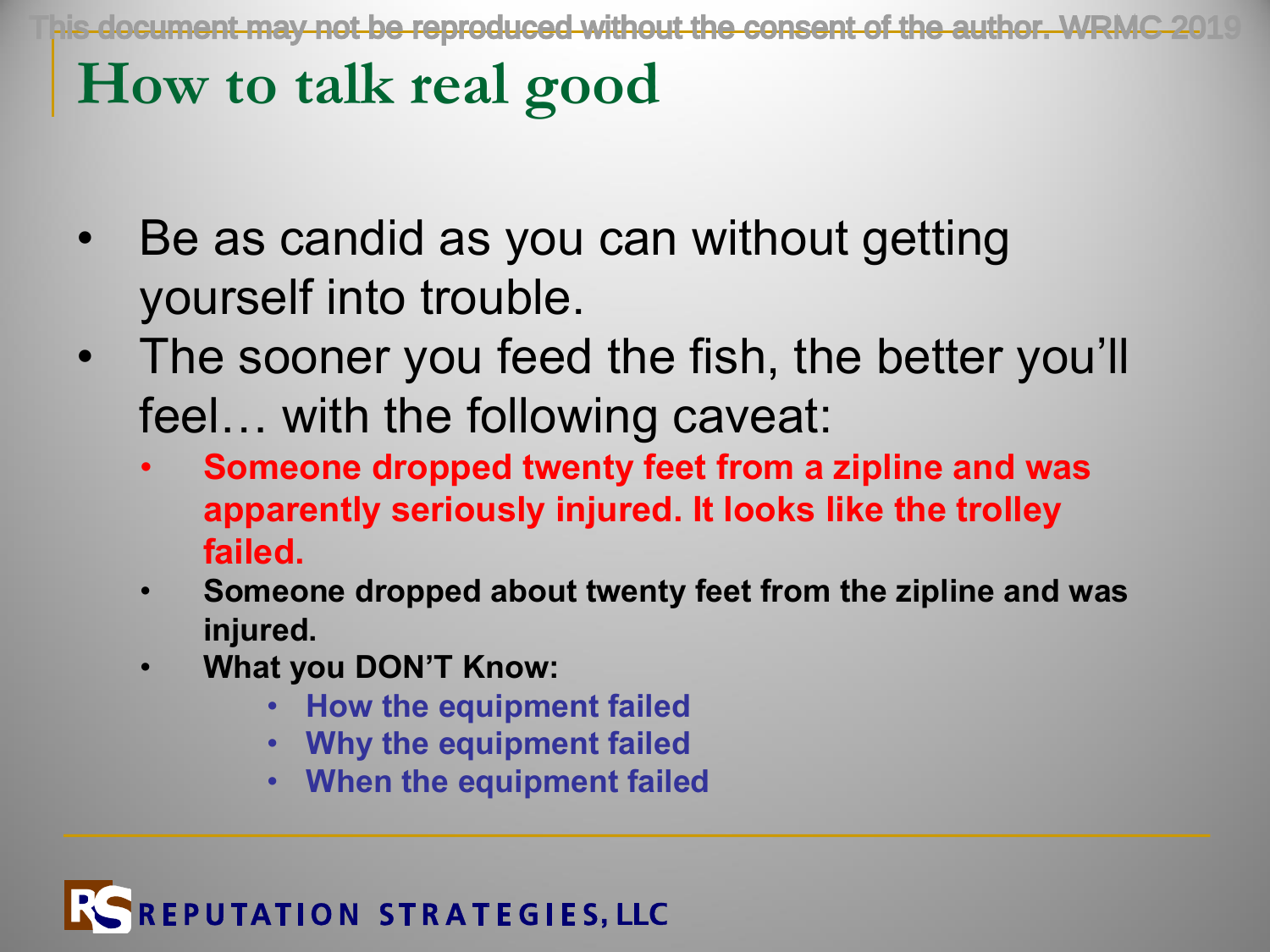is document may not be reproduced without the consent of the author. WRM $\,$ 

# **How to talk real good**

Whether speaking with a reporter or with social media followers…

- **n** Avoid speculation
- **n** Stick to what you know to be facts

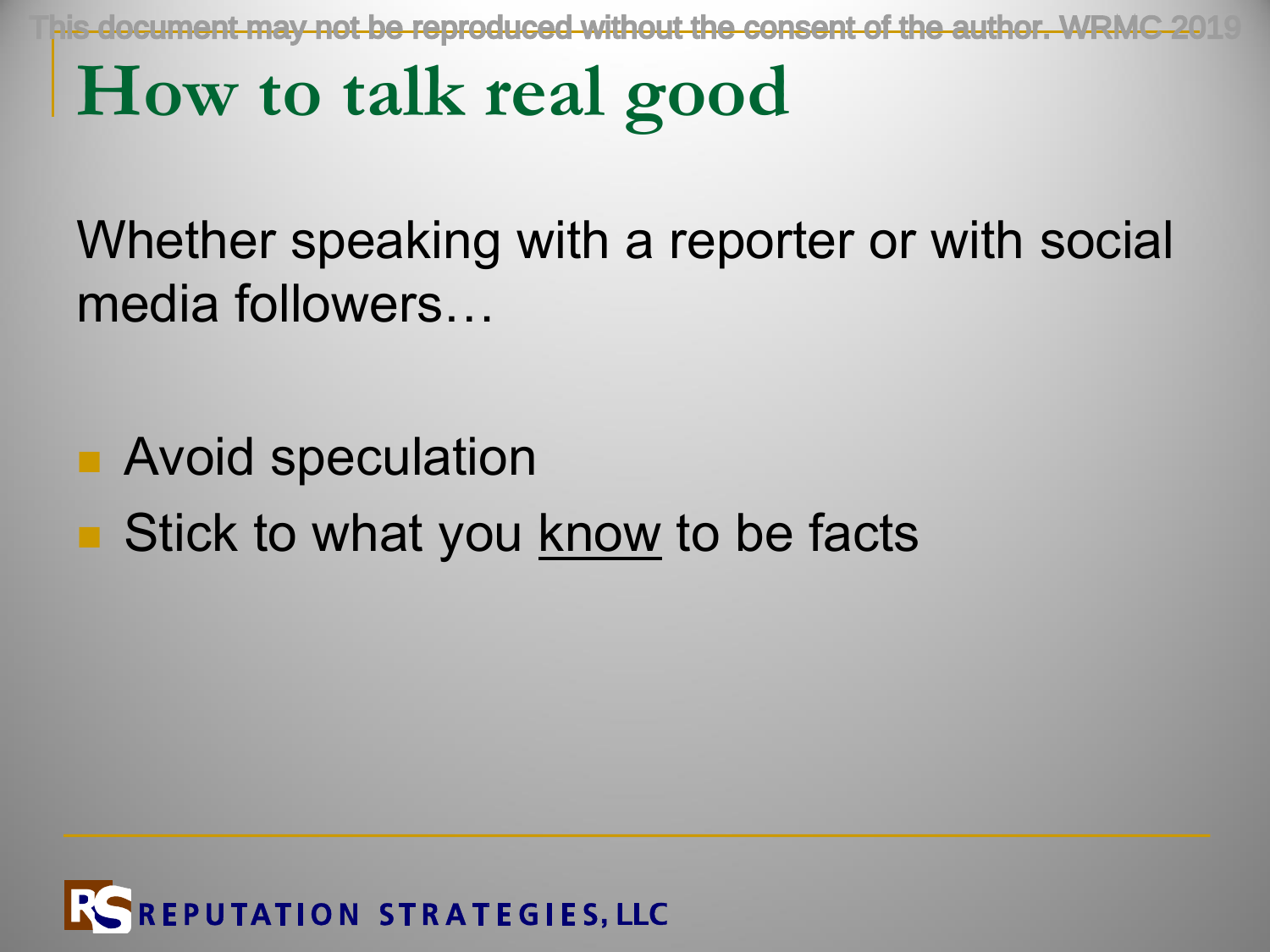$I$ s document may not be reproduced without the consent of the author. WF

# **Fight or Flight**

The problem with "cancel culture"

**n** Take the time to consider both the short- and long-term implications of a decision

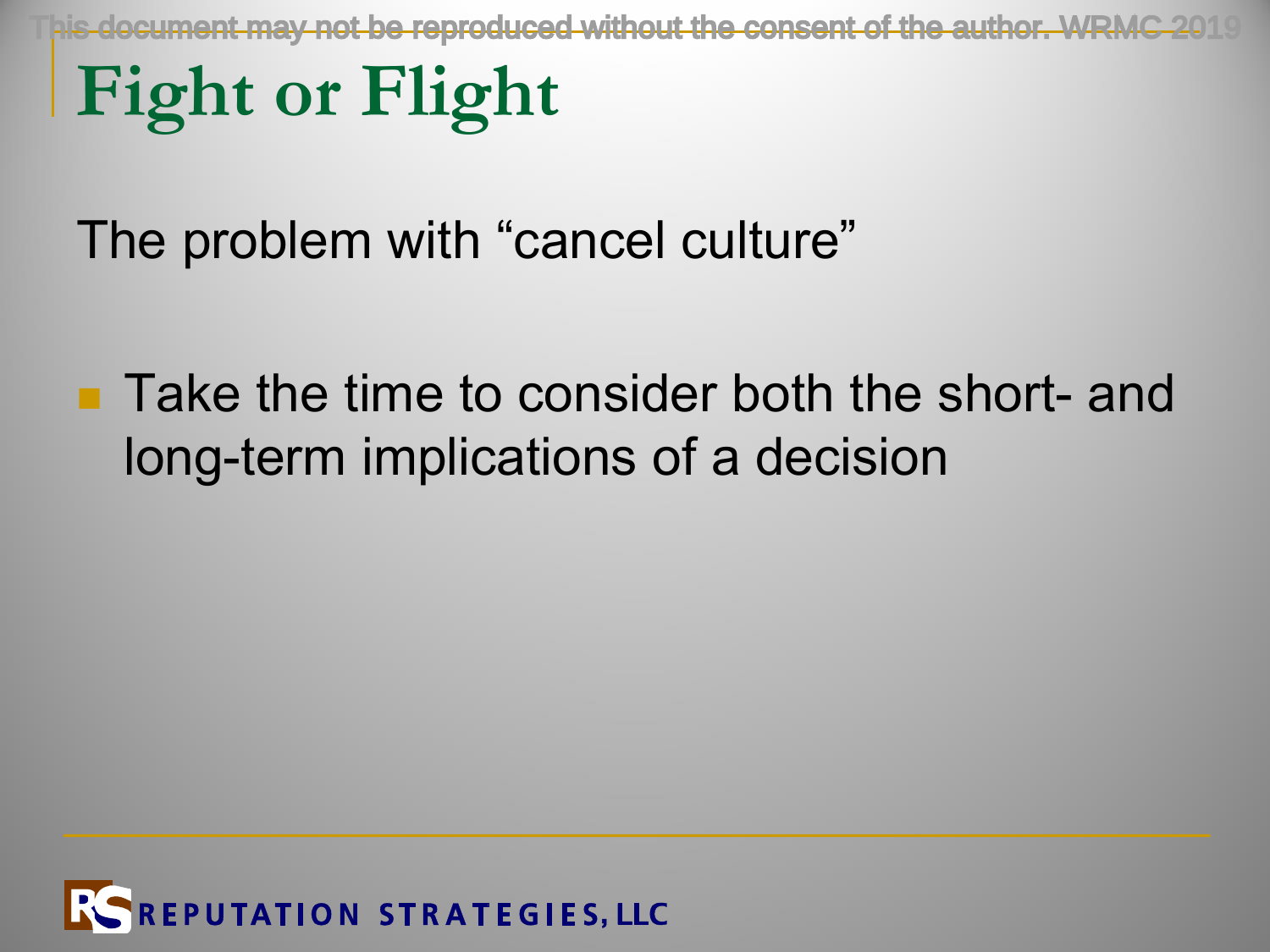document may not be reproduced without the consent of the author. WRM

# **Social Media as a Crisis Communications Tactic**

- Cross-post press releases and statements to social streams
- **n** Avoid commentary if using Twitter
- **n** Followers will often ask questions reporters ask later; pay close attention
	- Keep your sense of humor. You can't fix stupid.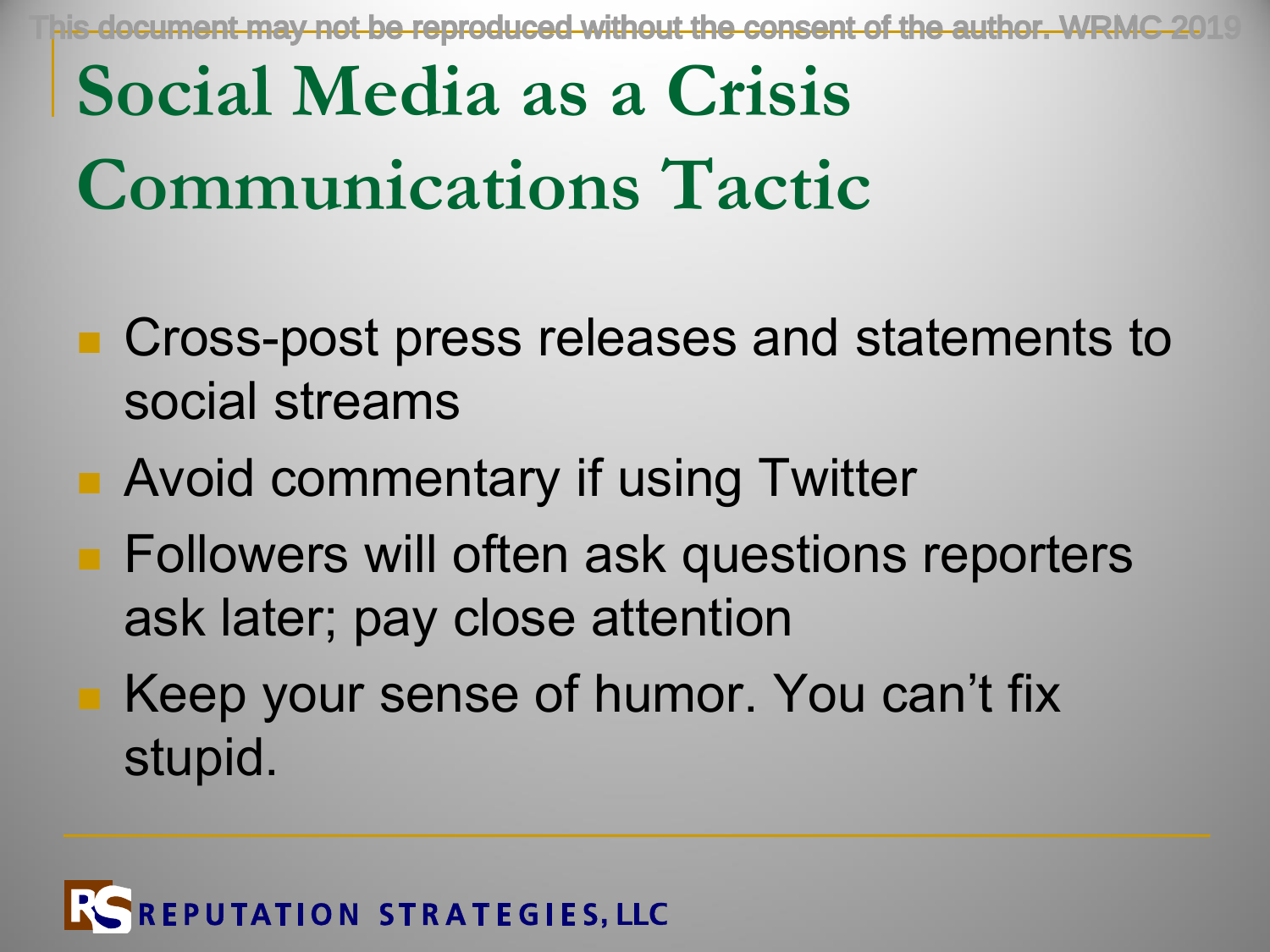$\,$  s-document may not be reproduced without the consent of the author. WRM $\,$ 

# Conclusions – Conventional and Social Media in a crisis

- **Have a plan (and check it annually) n** Train to it (ongoing process)
- **Practice it (at minimum, once per year)**